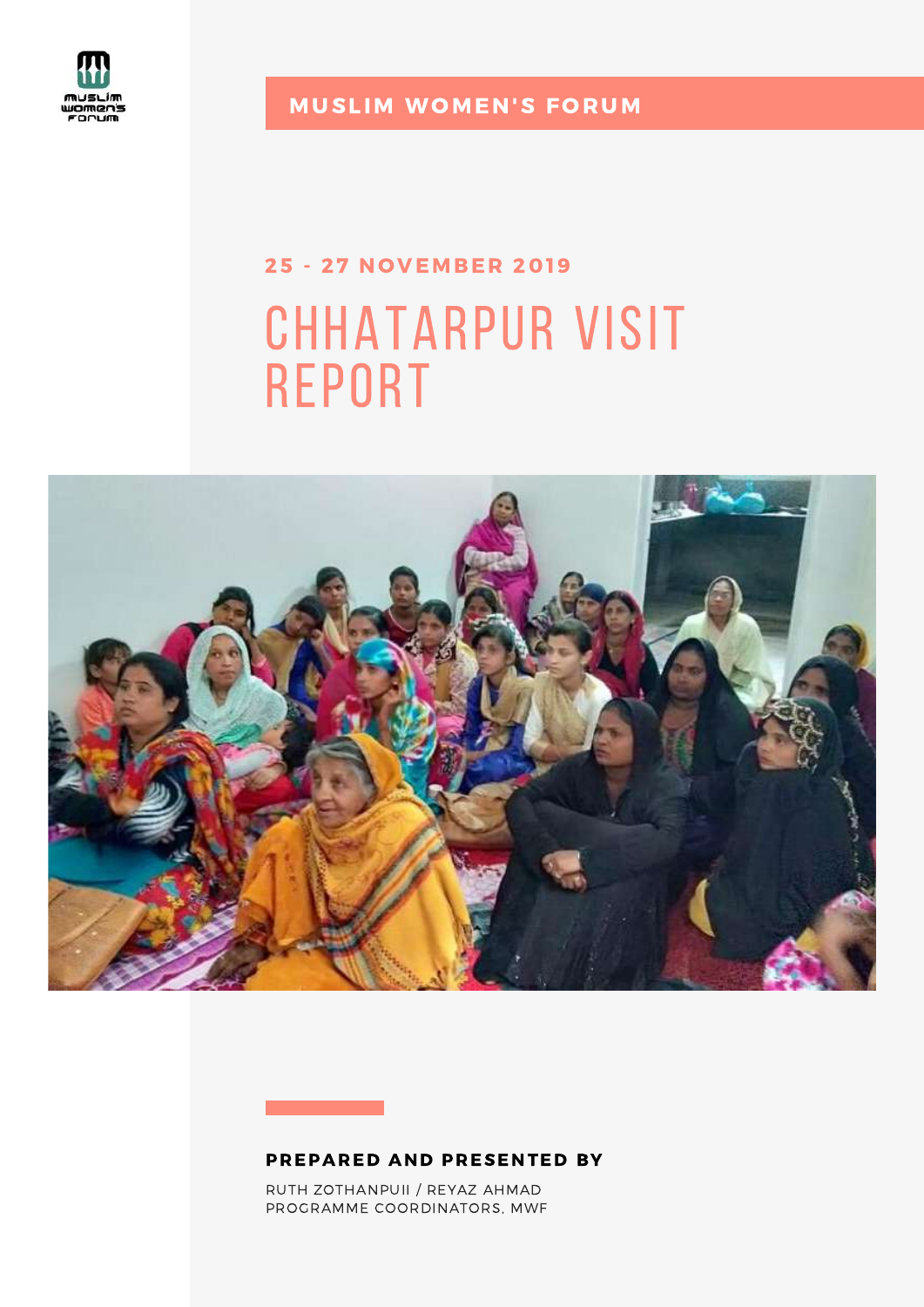# visiting the office of chhatarpur mahila jagriti Manch: 25 November 2019



In the early morning of November 25, 2019, we found ourselves in the historic city of Khajuraho, Madhya Pradesh. A little less than 35 Kms from Khajuraho, we moved on to Chhatarpur, just two hours drive from Bameeta.

The main purpose of our visit to Chhatarpur was to meet MWF Fellows, Rajiya Khatoon and Rehana Khatoon. We had to see for ourselves the work they have been doing on the ground. They began their community work soon after they completed their residential leadership and capacity training provided by MWF under the project titled 'Leadership & Capacity Building Training for Muslim women'. The training took place at Dalit Shakti Kendra, Sanand, Gujarat for 2 months. We met back Rehana and Rajiya in Jhansi 10 months ago where we conducted their interview for the Leadership training. Since then, the two girls had come a long way.

Our first stop was at Nayamohalla Chauraha to meet Rajiya and Rehana at Chhatarpur Mahila Jagriti Manch office. The office was run by Afsar Jahan, a very committed social

worker. The office was small yet clean and well maintained. Afsar had been a role model for both Rajiya and Rehana right from the beginning when she introduced them to us.

We discussed Rajiya and Rehana's work elaborately and reviewed the monthly reports they have been sending to MWF. They have already conducted MWF baseline survey at 8 villages and covered over 250 households. Rehana submitted their neatly written forms and showed us the register for the survey. We were impressed with the detailed registration book and records they maintain.

Rehana mentioned that at the time of conducting the survey, people got suspicious of the name of 'Muslim Women's Forum' written on top of the form and hesitated. So they decided to write all the questions and marking down their answers in the register book. When they reached home in the evening, they would fill up the form accordingly.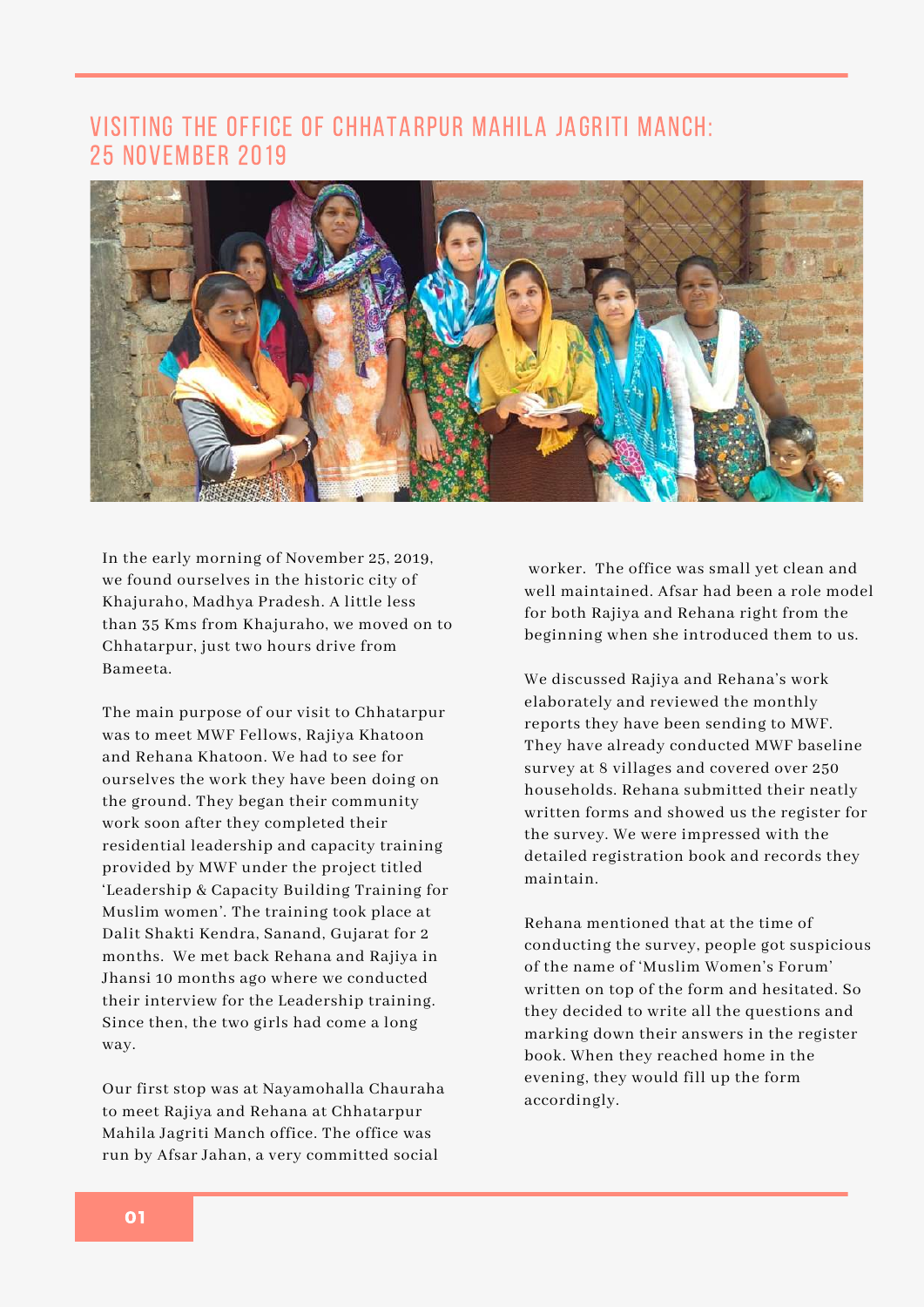They also narrated an incident in Alipura few months back, where a bus driver, a Muslim was badly beaten up for accidentally hitting a cow. The cow fell into the nearby drain. Few people collected around the place but situation was contained. However, on his return, some people stopped the bus. Within a short period of time, they managed to gather a large group of people, armed with sticks. They pulled the driver out and severely beat him up. Few locals took him to the hospital and then to the police station. The police refused to register an FIR. But the locals were persistent; therefore the police had no choice but to file FIR.

They told us how even small incidents / accidents are used as an excuse to flare up communal tension. Certain elements always trying to disturb communal harmony in the area. Afsar also narrated her own story of not being able to rent a house few years back for being a Muslim. She said that it has become increasingly difficult for Muslim to find a house to rent where owners are Non-Muslim.

We continued to inquire about the monthly report, and encouraged the girls to put more details of the work they do. A case in point was - Rehana's August 2019 report where she mentioned briefly about her visit and work at Gram Newari. We prompted for more details. She said that mainly fishermen reside in Newari. That there are no Muslim families living in this area, however, when she learnt that most of the families are without ration cards. She visited the village a few more times to help over 31 families in applying for the card. Unfortunately, the government had stopped sanctioning ration card for that period.

Rajiya and Rehana: Mobilizing women of their own community. Visiting different villages around Chhatarpur, listening to the voice of the marginalised women, building rapport with them

We asked the status of Muslim education in Chhatarpur. They mentioned that comparatively, Muslim's education percentage is slightly higher than the Dalits. Here too, parents prefer to let their daughter stay at home or if they go to study, they opted for Women's schools or colleges.

Rajiya & Rehana also helped enrolled more than 9 children back into school after convincing their parents to continue to support their education.





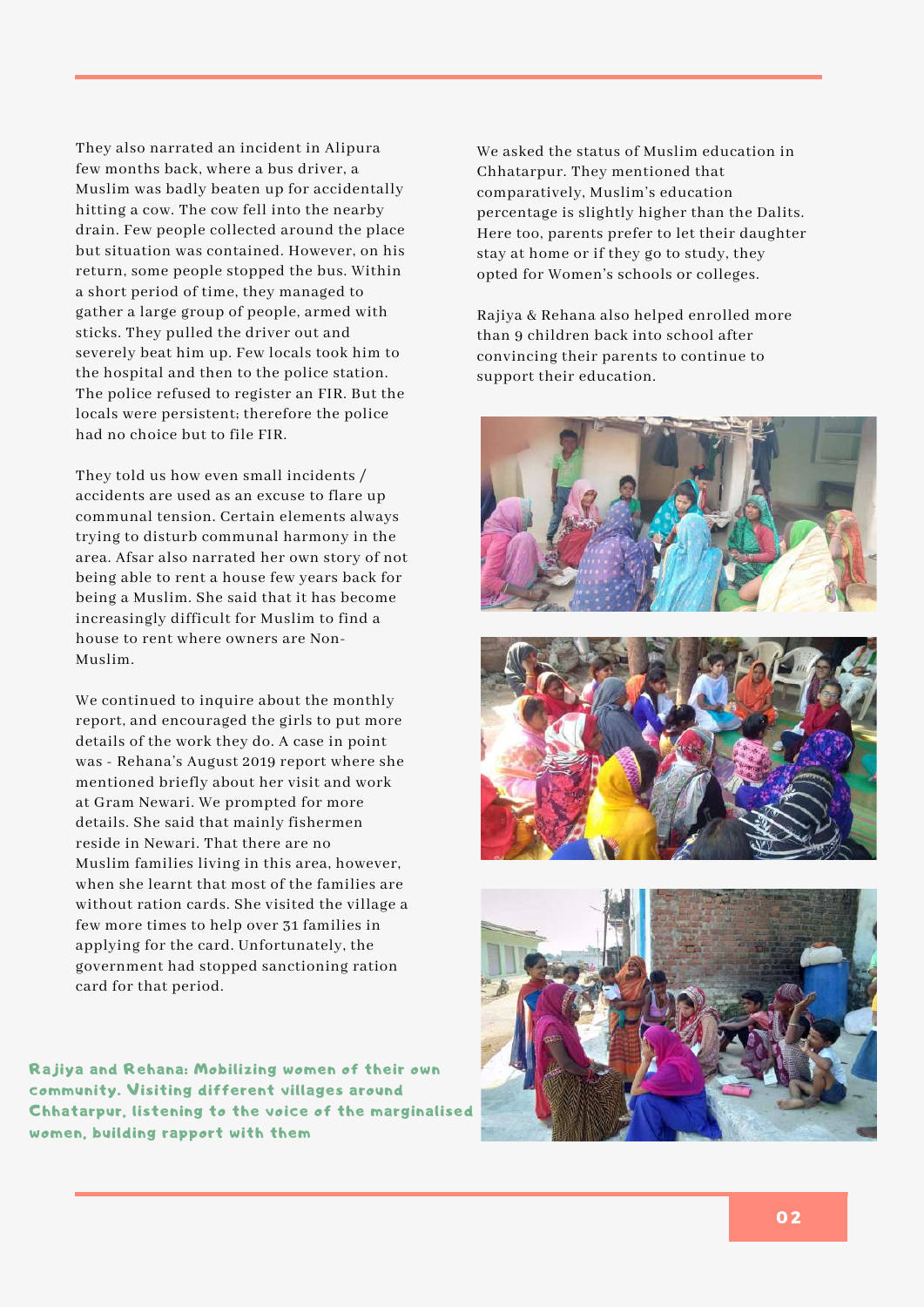#### WARD NO. 14, EIDGAH PAHADIYA

At 1:30 p.m., Rajiya and Afsar took us to Ward no. 14 on their scooters. Rajiya, a skilled driver who seems to know all the nooks and corners of the area proved to be very helpful. Wherever we went we reached our destination in no time.

Ward No. 14 is a new area where mostly poor labourers and their families reside. Here Rehana organized her library meet at least once every week for the children. She taught young girls to read, write, and helped them with their schoolwork. They are able to help the young students in their exam preparation and also give them career guidance. And to the young adolescent group, Rehana gave them beauty parlour training, the skill she learned from Dalit Shakti Kendra herself. We were amazed how they make good use of every new skill they learnt at DSK like organizing a reading exercise and use it to engage the young children, play sports, and teach mehndi application etc.

A group of 25 women and children came to meet us. Nagma, a housewife, expressed her desire to work from home. Upon inquiring if they had any specific skill training, she said that none of the women in her area had any training of any sort.

Among the few young children we met, a young bright girl, Henna, 13 years old caught our attention. She would promptly answer most of our questions on behalf of the group. We inquired about her education and she told us that she is a Class 10 student. We later learnt that it was Rehana who encouraged Henna to continue her studies when her parents made her stop. Rehana convinced her parents to let her continue. She made several visits to her parents regarding this.

Finally they relented. Henna is now preparing for her board exam. She is also learning the art of mehndi from Rehana. She happily showed us her drawing book and we were very impressed with her work.



**Henna showed us her paintings. She has so much potential**



**Visiting Rajiya and her students at her lirbary dedicated for the children of Eidgah Pahadiya**

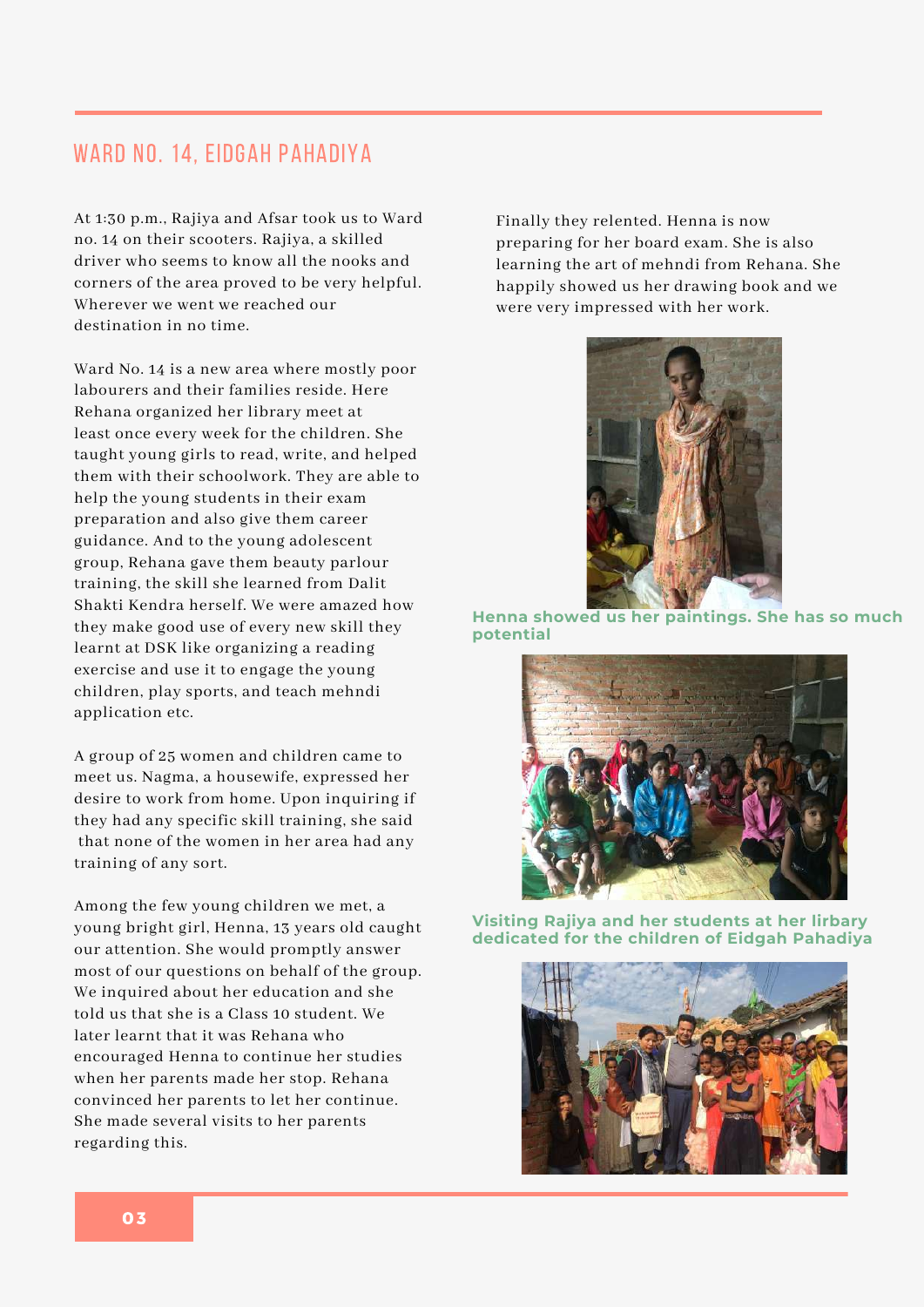# WARD NO. 37, BIDI COLONY, DERI ROAD

About 8 km away from Ward no. 14, we moved on to Ward no. 37. At Aisha Masjid / Madarsa, over 30 women and children from different communities came to meet us. Most of them are beedi rollers and housewives. They earned a paltry sum of Rs. 180/- for their 3 days work. Pusha Puri, 36-year- old complained about the affect it had on their health. Farida Khan revealed that the middlemen are taking a huge cut from their small earning and would like to work without involving the middlemen. Some of them complained of not getting money for building toilets or that the contractors are building a substandard toilets which are not in working conditions, so many still prefer to go for an open defecation.





**At Aisha Madarsa we hold a small meeting with the beedi rollers .**

# Gulganj 26 November 2019

The next day, we took NH75 road from Chhatarpur to Gulganj. It is located in Bijawar Tehsil, about 35 km from Chhatarpur city. Rajiya selected this village for her work. We first stopped at small PHC also an Anganwadi Centre (Anganwadi No. 2). It was vaccination day at the centre. The centre was open from 9 am - 1 pm. Usha Khare, an Anganwadi worker, said that there are around 3 anganwadi centres in the area. Lactating women were given supplementary food – but some women said that they feed it to their cattle because they don't like the taste. Usha maintained a monthly record of the growth of each child who visited the centre. Afsar inquired if the centre has any test kit. Usha said no test kit were available.

We left the Anganwadi centre to go to Beechka Muhalla. We went to the house of Gafur Khan, where around 35 women came to meet us. At Aisha Madarsa we hold a small meeting with the beedi rollersAbout 100 Muslim families reside there. They told us that we will find all kinds of Muslims – Pathan, Rangrez, Mirza and other non Muslim like Pandit, Yadav, Badahi (carpenter) and Dalits. Most Muslim are migrant labourers from UP or nearby district of MP. Women mostly elderly women – engaged in beedi rolling. Most of them are landless. Literacy rate is very low here, only 60.3% and the Female Literacy rate is 25.1% (2011 Census).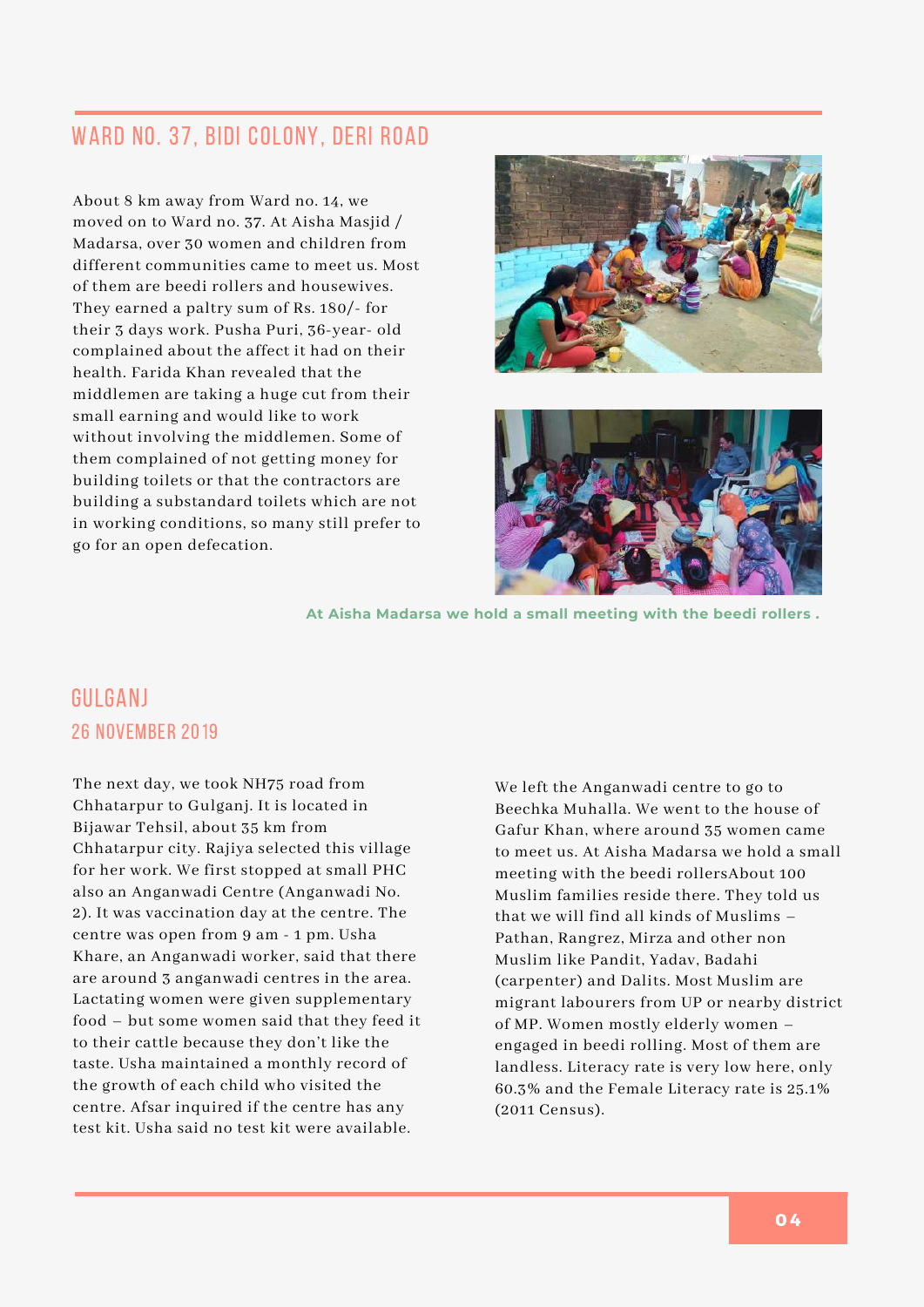

Here Rajiya and Rehana covered over 50 households in their survey. We introduced ourselves and spoke about MWF and its work and activities. In addition to conducting a survey, they also helped in getting ration card, Ayushman card and BPL card made for a number of people.

We also found that not all households have toilets. Some claimed that it was their fault that they don't have it, because they don't put toilet as their priority. While others said that



they desperately tried to meet the Sarpanch regarding this, but he was not willing to give them time.

Most of the women we met are housewives and they prefer to work only if they can work from home. Their ideal profession is tailoring. Some women who are engaged in beedi rolling earned upto Rs. 100 for every 1000 rolls of beedis.

#### Maukhera, Bijawar Tehsil

Our next stop was Maukhera, 3 KM from Gulganj. We made our first stop at the Anganwadi centre cum PHC, it was also a vaccination day here so we saw many children and young mothers there. We stopped at the Centre to see the children before going into the village.

Here we find around 20 Muslim families, majority are Dalits. It usually takes Rajiya and Rehana about 45 minutes walk from the main road NH 75.

We gathered at Zeba's house. Her husband Zamir sat with us. Soon about 20 people came and we began our meeting.

The residents told us that earlier there were no Muslim families living in this area. However, the locals invited them to live there. We asked if this was done for their business skills or some other reason. We were told that earlier these areas were swarming with formidable dacoit gangs. Therefore, the villagers needed protection from this organized band of robbers and that prompted them to invite the Muslims to stay with them to thwart the dacoits.

We also found that most of the Muslim families here have a farming land. Women of Maukhera are mostly housewives.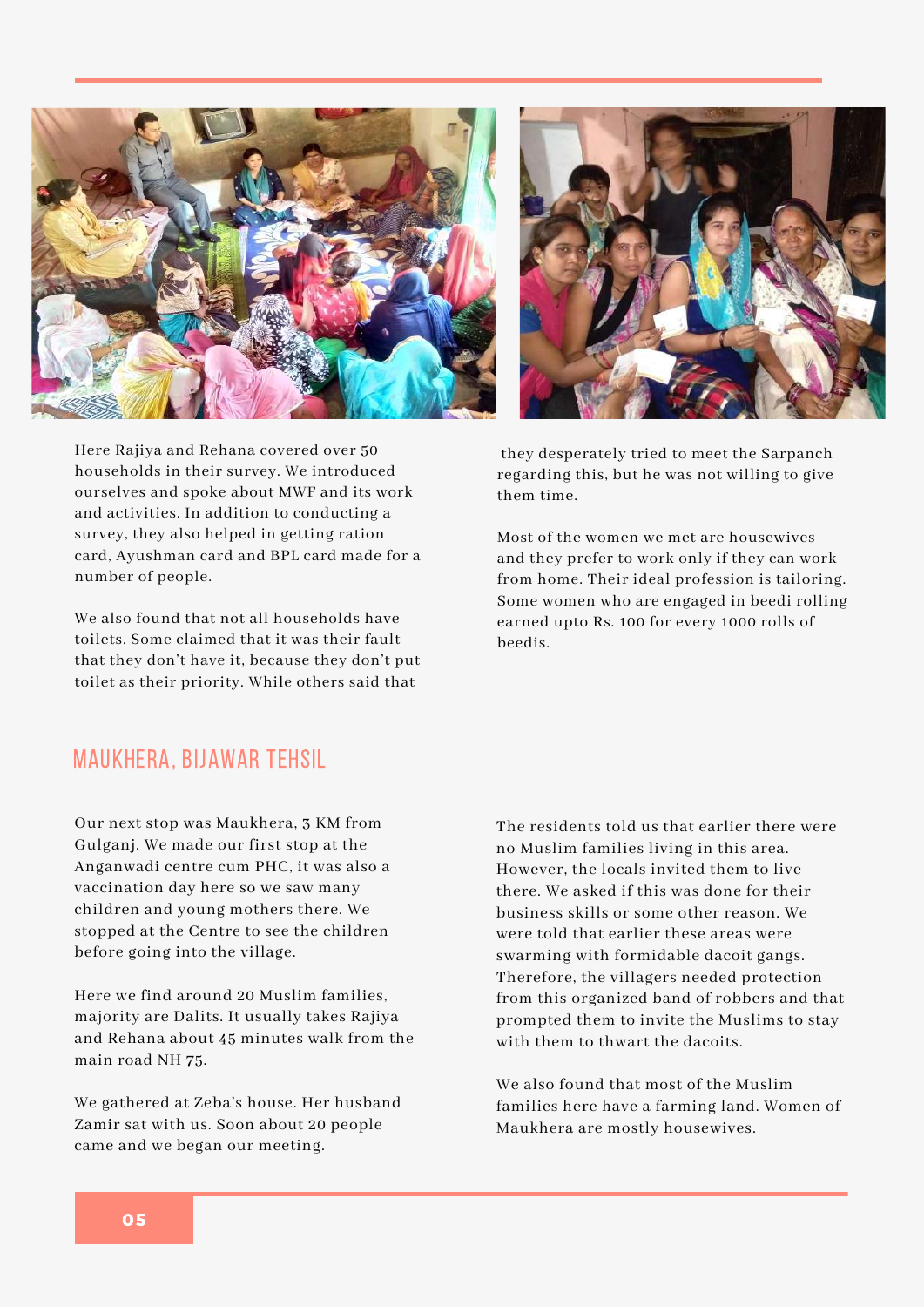

The village literacy rate is 36.9% and the female literacy rate is only 12.9% (2011 Census). Here we met, Arti, a young girl. Like other girls of the village, she studied only upto class 8. Shabana Bano, BA student said that the village school does not have any rules or discipline. Children come and go as they pleased even in the presence of the teacher. For Class 9-12 they have to go to the next village, in Gopalpura, which is 9-10 kilometres from Maukhera.

Most of the men are away in big cities like Mumbai, Delhi, and Bangalore in search of work. The women spoke of a communal feeling when it comes to issuing of ration card, widow pension, old age pension etc. They all claimed that they have toilets. But some of them are using these as a godown and still defecate in the open. Some said that for the money given to them for building toilets, they have to give Rs. 2000 out of 12000/- to the official.

# Mahua Jhala 26 November 2019

We moved on to Mahua Jhala village, 32 KM from Chhatarpur. All the villages we visited so far have something in common, that is, large piles of garbage strewn all over the place, clogged drains, and mosquito menace. While their houses and immediate surroundings are clean, everything else is filled with used plastics and garbage. We discussed this with the Fellows and how they could put it in their agenda about spreading the importance of cleanliness.

50-60 families of Muslim families lived here. Most of them are farmers. Some migrate outside for work. A group of 15 women and

children and few men came to meet us at Gopal Khushwaha's house. This is another village, which was selected by Rajiya.

Women complained of corruption when it comes to the distribution of Awas Yojana, and Ayushman cards and admittedly a communal feeling is also involved. None of the household has any gas cylinder or toilet. Some said that they have toilet, but they are not using it. They are given only kerosene oil and nothing else. In Mahuajhala, Rajiya and Rehana covered 73 households in their survey. Here, we have girls who studied upto Class 8 and leave school after that. Same story like Maukhera,